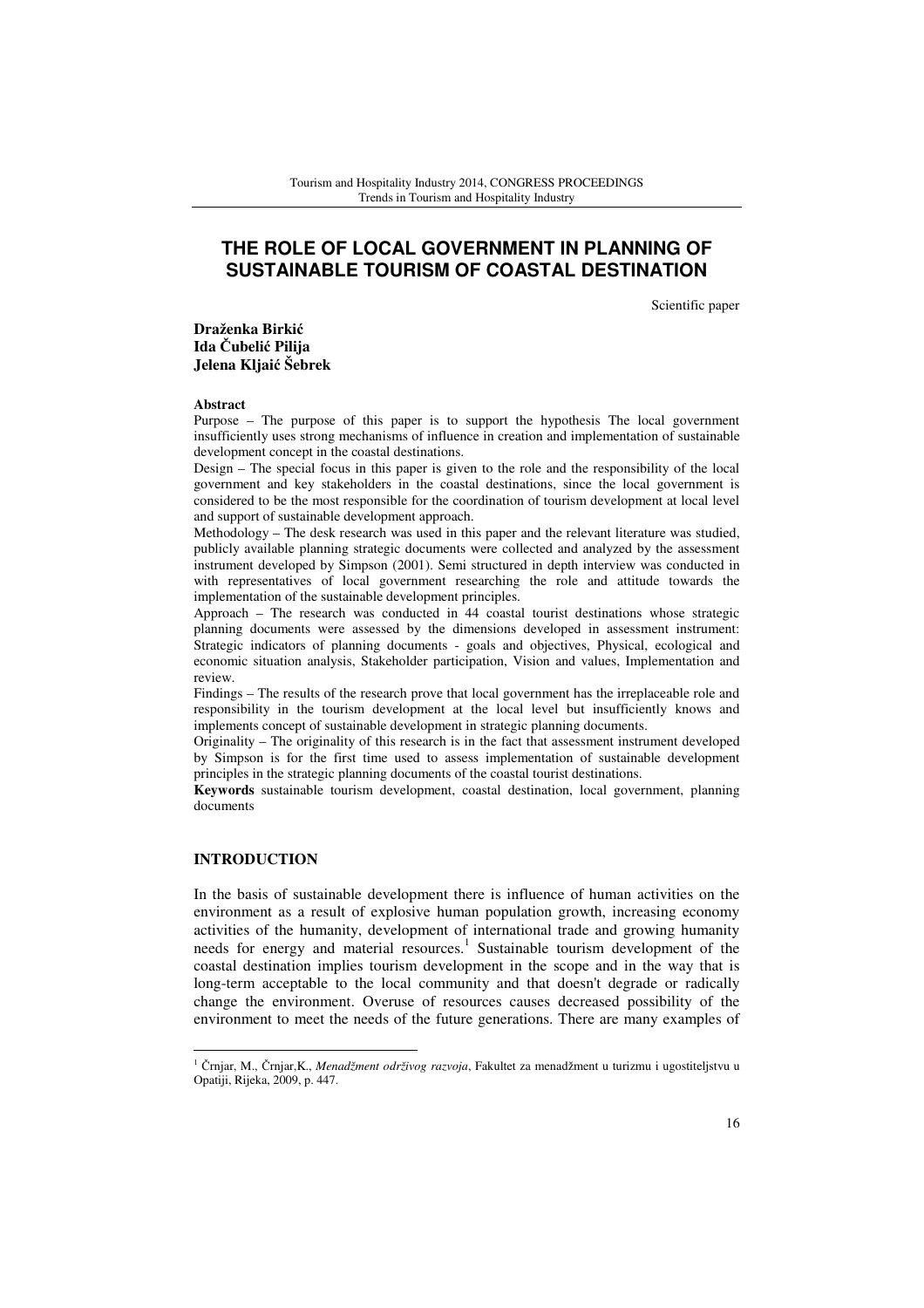world tourist destinations where negative influence of tourism development is noted. Negative effects of tourism is referred to the tourism growth was led by the principles such as unplanned development that is partially or completely demand oriented or market driven.

Tourism is seen as a key of the economy growth and development in developed and developing countries. As the other economy aspects weakens, tourism is seen as fast and simple solution in fighting economy failures. The mass tourism, that is with great enthusiasm accepted in 1950s, has very little attention paid to the acceptability of tourist products in certain destinations and social and environmental consequences of the tourism development. The environmental approach to tourism planning emerged when positive and negative effects of tourism became visible.<sup>2</sup> The focus moved from narrow economic and physical planning to environmental issues. Similar to this focus change, the change appeared in increasing involvement of local communities as tourism caused irrecoverable and harmful effects to the communities and cultures exposed to tourism and as alternative, planning and management became the need of socially accepted tourism development.<sup>3</sup>

Tourism development is the "process in which tourism becomes more or less emphasized direction of a region, opposing to the solely growth that focuses on increasing of quantitative indicators, presents an idea of common benefits on the complex level".<sup>4</sup> Development decision makers and representatives of local government have to take into consideration all possible positive and negative effects of tourism growth and development. Therefore it is important that all of the tourism destination development activities are part of strategic planning process directing all of the activities towards the sustainable goals of tourism development. This paper researches the role of local government in field of planning of sustainable development of the coastal destinations through the analysis of public available strategic planning documents of tourism development. Publicly available strategic planning documents on tourism development are analyzed according to the method developed by Ken Simpson.<sup>5</sup>

### **THE LITERATURE REVIEW**

Tourism undoubtedly deeply affects destinations all over the world.<sup>6</sup> In some regions, tourism revitalized local economy, while in other destroyed. Unfortunately, many destinations still suffer from social and ecological consequences caused by fast tourism growth and forced to use mitigation measures because of incorrect planning and

 2 Kripendorf, J.,"Towards new tourism policies: the importance of environmental and social factors", *Tourism Managament*, 3(3), 1982, pp. 137-138.

<sup>3</sup> Murphy, P.E., *"Community driven tourism planning"*, Tourism Management, 9 (2 ), 1988, p. 99.

<sup>4</sup> Vukonić, B., Keča, K., Turizam i razvoj. Mikrorad, Zagreb, 2001, p. 197. 5

Simpson, K., "Strategic planning and community involvment as contributors to sustainable tourism development", *Current Issues in Tourism* 4(1), 2001, p. 23.

<sup>6</sup> Ruhanen, L., " Strategic planning for local tourism destinations :an analysis of tourism plans", *Tourism and Hospitality Planning and Development*, 1(3), 2004, p. 239.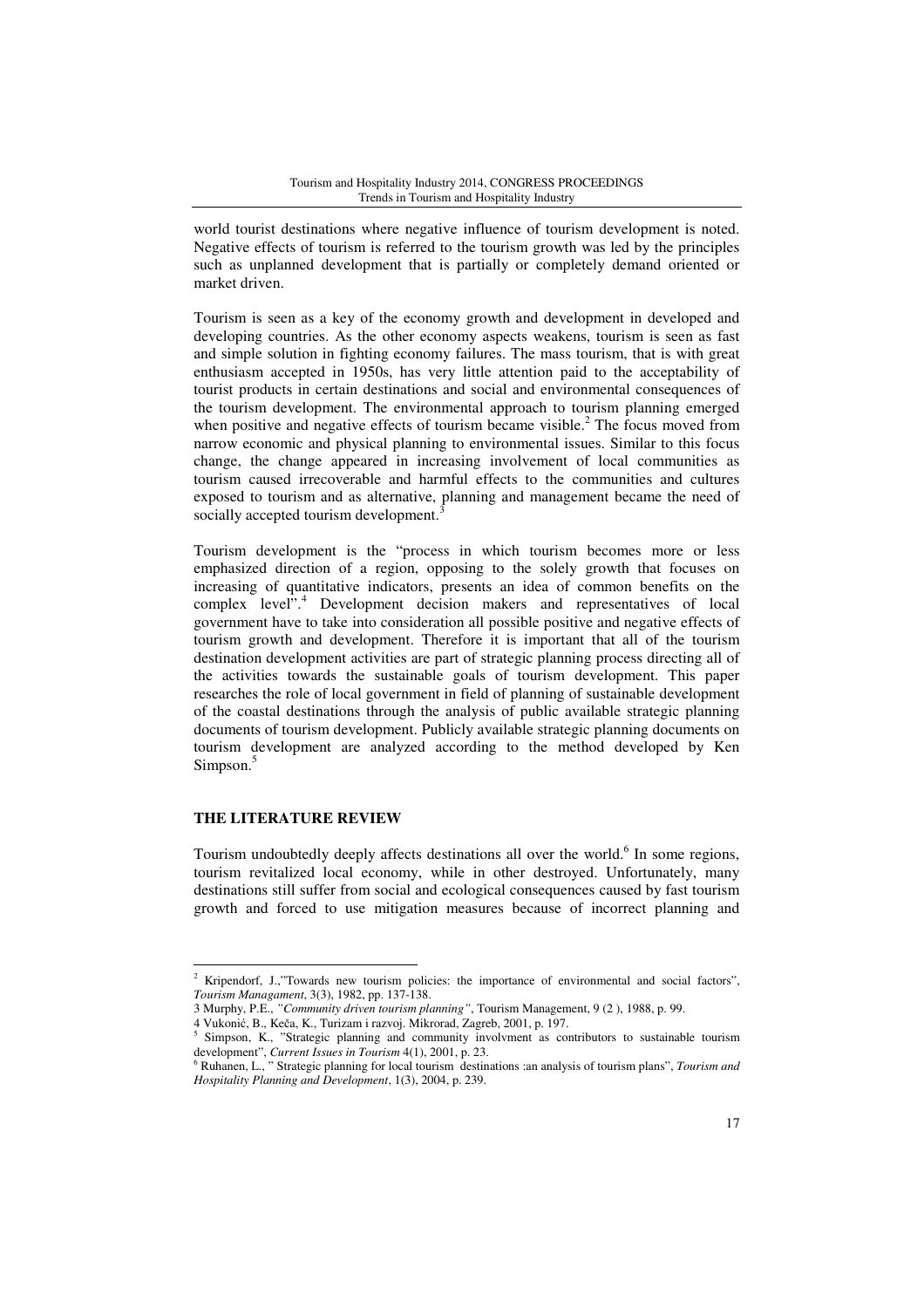monitoring of tourism development.<sup>7</sup> Therefore, Hall, correctly states that tourism cannot be led in ad hoc way, without leading structures and prior created sustainable tourism development strategies<sup>8</sup>. This is certainly needed as often it is too late to change the development directions once it is established in the destination causing the destination to suffer from environmental and social problems that are harmful to tourists and local population of the destinations<sup>9</sup>. Although the concept of sustainable tourism development is widely supported in the literature, there are signs that tourism practice slowly adopts sustainability principles and in that sense it can be said that principle of sustainable development is easier to define than to implement.<sup>10</sup> According to Mc Kercher, tourism is industrial activity that is competing for the right to use and sometimes to overuse the natural resources.<sup>11</sup> As Murphy stated, tourism is initiated without consideration of social and environmental consequences of tourism development.<sup>12</sup> According to some authors, the financial effects of tourism in underdeveloped areas often act in favor of the ones who at least need additional income while the poor populations do not benefit from tourism all.<sup>13</sup> The sustainable approach to tourism development supports the need to observe the overall view of negative ecological and social effects and excludes the observation of solely economic effects as dominant objective of tourism development of a destination. It emphasizes the need of broadly setting the long-term objectives which cannot be cancelled because of the urgency of economic objectives that endanger the sustainability.<sup>14</sup> Also it is important to state that the formal planning process doesn't present guarantee for implementation efficiency. Furthermore there are many reasons that support sustainable tourism planning as key point in eliminating the negative effects on tourist destinations' local communities. Certain number of planning approaches is developed in order to meet the changes in development requirements, characteristics of tourism industry and global increase of tourist number.<sup>15</sup> The first phase, the principle of economic approach to tourism planning, proved certain lack of knowledge on how tourism affects the destination.<sup>16</sup> Planning in that sense was observed only as a support in establishing new hotels, assuring transport approach to the points of interest and organization of tourism

 $\overline{\phantom{a}}$ 

<sup>7</sup> Inskeep, E., *Tourism Planning: An integrated and sustainable development approach* (New York: John Wiley and Sons), 1991, p. 25.

<sup>8</sup> More details: Hall, C.M., *Tourism Development, Dimensions and Issues* (3rd Ed) (South Melbourne: Addison Wesley Longman, 1998.

<sup>&</sup>lt;sup>9</sup> Gunn, C.A., Var, T., *Tourism Planning Basics, Concepts, Cases*. 4<sup>th</sup> edition New York, Routledge, 2002, p. 15. <sup>10</sup> Simpson, K., "Strategic planning and comunity involvment as contributors to sustainable tourism

development", *Current Issues in Tourism* 4(1), 2001, p. 13.

<sup>&</sup>lt;sup>11</sup> McKercher, B.,"Some fundamental truths about tourism: Understanding tourism'ssocial and environmental impacts", *Journal of Sustainable Tourism, 1*(1), 1993, p. 8.

<sup>12</sup> More details: Murphy, P.E.,"Community driven tourism planning", *Tourism Management*, 9 (2 ), 1988, 96- 104.

<sup>13</sup> More details: Crain, M., *Contested territorie: The politics of touristic development at the shrine of El Rocio in Southern Andalusia.* In J. Boissevain (ed.) Coping with Tourist: European Reactions to Mass Tourism .Providence, RI: Berghan Books, 1996.

<sup>14</sup> More details: Hall, C.M., *Tourism Planning: Policies, Processes and Relationships* (Harlow: Pearson Education), 2000;

Pigram, J.J., Cooper, M.J., *Economic impact analysis in tourism planning and development*. In D. Pearce (ed.) Tourism in the South Pacific. Christenent: University of Canterbury, 1980.<br><sup>15</sup> More detailed The South Pacific. Christchurch: University of Canterbury, 1980.

<sup>15</sup> More details: Hall, C.M., *Tourism Development, Dimensions and Issues* (3rd Ed) (South Melbourne: Addison Wesley Longman, 1998.

<sup>16</sup> Getz, D., "Models in tourism planning: Towards integration of theory and practice", *Tourism management*, 7(1), 1986, p. 30.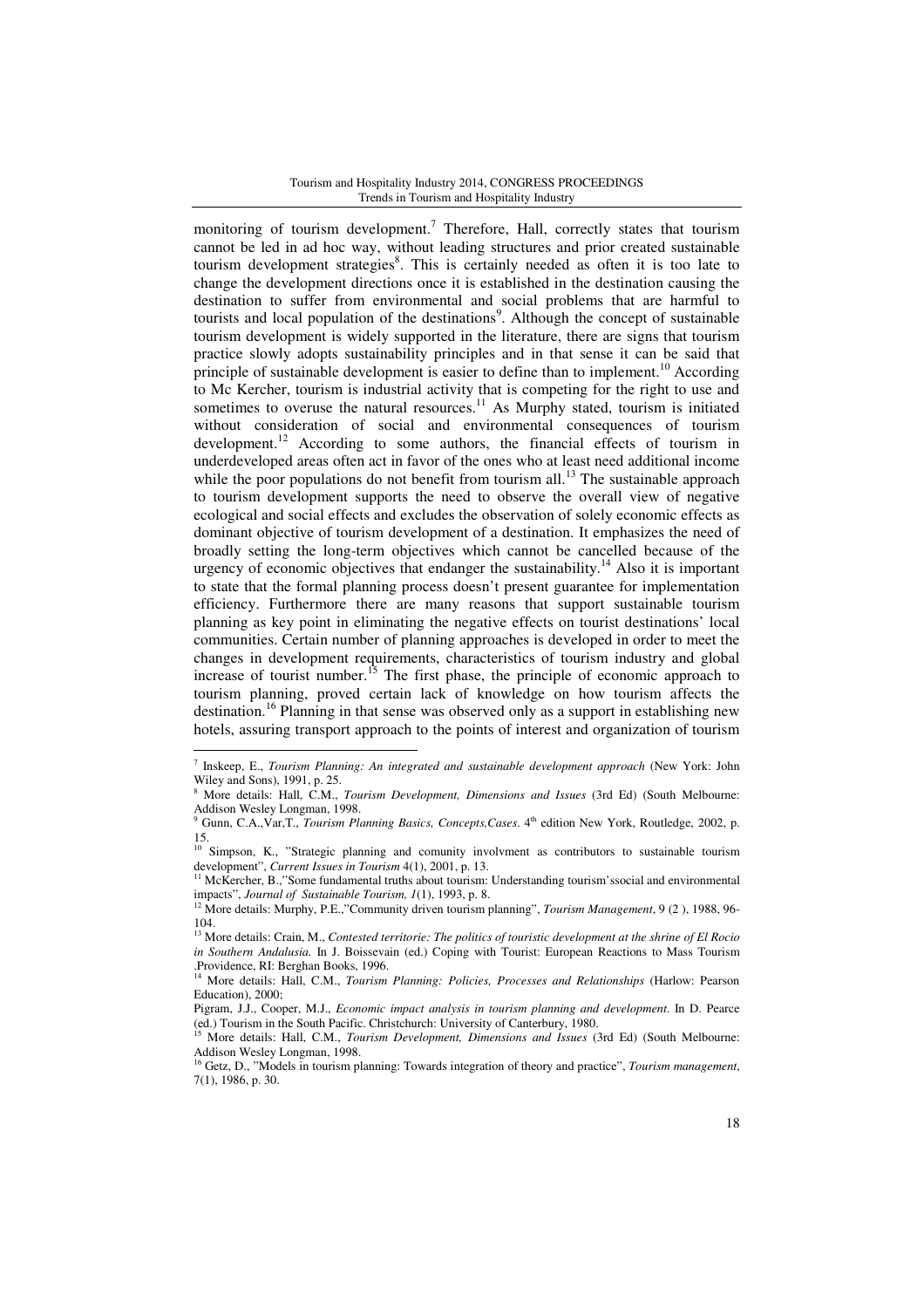promotional campaigns. The second phase land usage approach was established in period when negative effects of tourism were not observed or were very little and as such neglectable. Tourism planning generally included detailed reviews of physical resources of a country or region and not considering the opposite effects of projects to a surrounding areas or environment.<sup>17</sup> Sustainable approach to tourism planning lays on 2 limitations: increased level of stakeholders' participation in planning process and the need of strategic orientation to tourism planning. While Ritchie and Croutch confirmed that more and more destinations adopt sustainable strategic perspectives in tourism development planning<sup>18</sup>, Simpson stated that although "the models of participative approach and strategic orientation are widely accepted, there are no previous attempts to determinate the scope by which it influenced the real processes of sustainable tourism planning".<sup>19</sup> Tosun and Jenkins assessed development of tourism planning from the other perspective, stating that modern tourism plans are only the result of world multinational consultants who use numerous methods with aim to strengthen their image. $20$  The role of local governance in destination planning process is irreplaceable and either supportive or limiting towards the sustainable tourism development. Midelton and Hawkins state that sustainable tourism development is closely connected with the authority and capacity of local government responsible for tourism destination. Regardless the ideological character, local government presents key development barrier of development and management of tourism activity.<sup>21</sup> It is important to notice that sustainable tourism development approach should be the central principle of public policy planning that requires redefining the priorities in order to achieve sustainable tourism development.<sup>22</sup> It is important to state that local government has the most direct influence on tourism development and as such can significantly decrease the negative effects of tourism. Local government is responsible for planning and development of resources for tourism needs. Assurance and maintaining of the infrastructure can have significant influence on attractiveness of certain destination. In Croatia, local government is often invited to foster, support and facilitate development and promotion of local tourism, although the planning responsibility can vary from national government and regional government to local bodies.

 $\overline{\phantom{a}}$ 

<sup>17</sup> Baud-Bovy, M., "New concepts in planning for tourism and recreation", *Tourism management*, 3(4), 1982, p. 309

Murphy, P.E., "Community driven tourism planning", *Tourism Management*, 9(2), 1988, p. 97

<sup>&</sup>lt;sup>18</sup> More details: Ritchie, J.R.B. and Crouch, G.I., "The Competitive destination: A sustainability perspective", *Tourism management,* 21(1), 2000, 1-7.

Simpson, K.,"Strategic planning and community involvement as contributors to sustainable tourism development", *Current Issues in Tourism* 4(1), 2001, p. 4.

 $^{20}$  More details: Tosun, C., Jenkins, C.L., "The evolution of tourism planning in the third world countries –a critique", *Progress in Tourism and Hospitality Research*, 4, 1998, p. 101-114 <sup>21</sup> More details: Middelton, V.T.C., Hawkins, R.., *Sustainable Tourism A Marketing Perspective* .Oxford:

Butterworth-Henemann, 1998.

Murphy, P.E., *Tourism: A Community Approach* (London: Routledge), 1985.

<sup>&</sup>lt;sup>2</sup> More details: Bramwell, B., "Governance the state and sustainable tourism :a political economy approach", *Journal of Sustainable Tourism*, 19, 4-5, 2011, p. 459-77.

Ruhanen, L., "Strategic planning for local tourism destinations :an analysis of tourism plans", *Tourism and Hospitality Planning and Development*, 1(3), 2004, p. 239-253.

Wesley, A., Pforr, C., "The governance of coastal tourism: Unravelling the layers of complexity at Smiths Beach, Western Australia", *Journal of Sustainable Tourism, 18*(6), 2010, p. 773–792.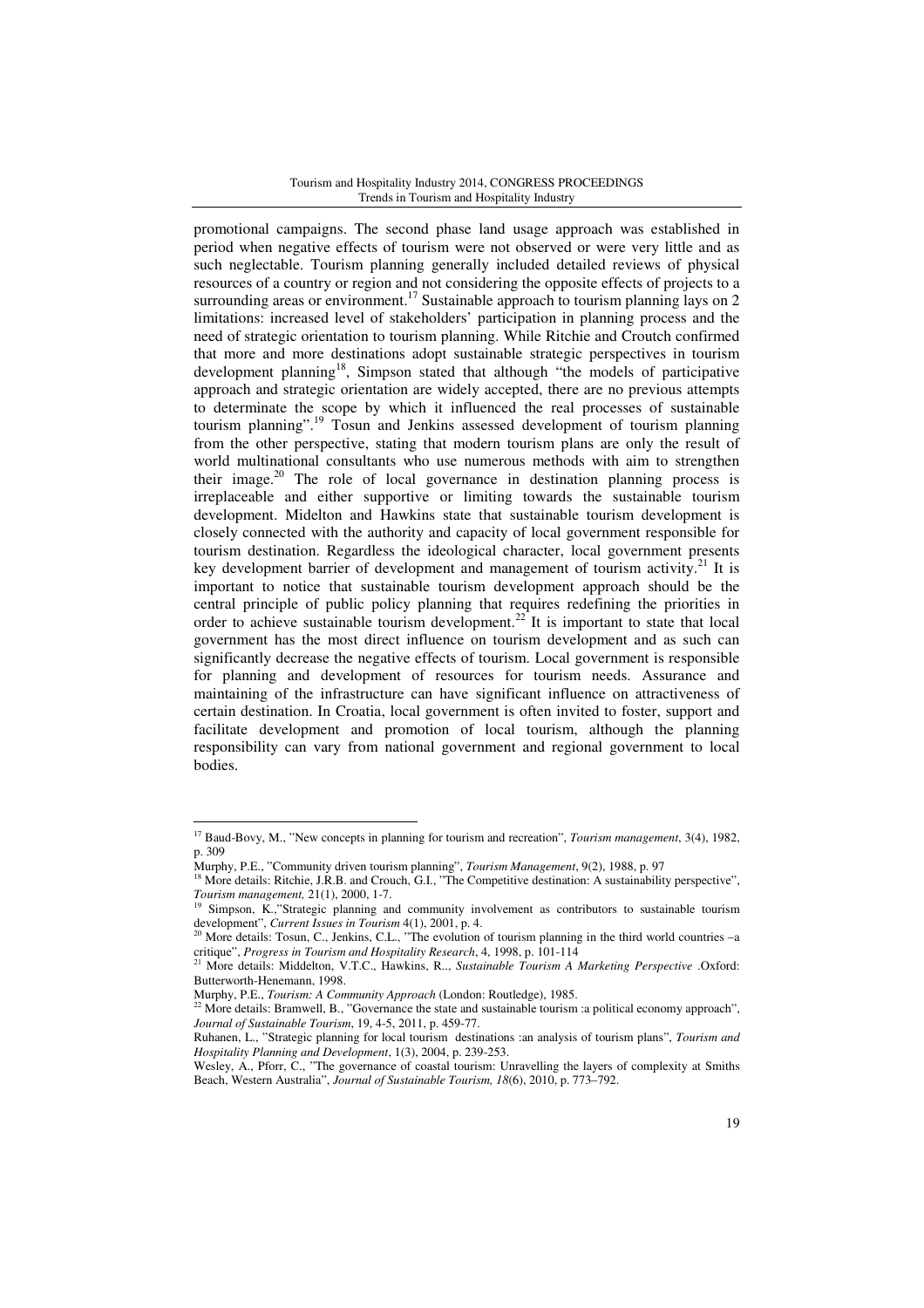### **METHODOLOGY**

Three coastal counties in Croatia (Istria-county, Primorje-Gorski Kotar county and Zadar county) with accompanying 44 coastal tourist destinations were chosen for the research of the scope in which sustainable development principles, strategic planning and participative approach are included in the planning process of the coastal tourist destinations. The analysis was conducted on the recent, publicly available tourism planning documents of each of 44 coastal tourist destination including the county strategic development plans. The analyzed plans include tourism strategies, development plans, tourism management plans etc. Marketing plans were not included, although certain number of local tourist plans include tourist marketing plans. Out of 44 tourist destinations, only 8 (18%) destinations had strategic plan documents. 8 coastal tourist destinations in Istria County stated that they do not have strategic plan documents but that they act according to county strategic tourism development plan. During the sampling period Zadar county was in the process of adoption of the tourism development strategic plan document. The mentioned plan passed public discussions and was included in this research although it was not formally adopted. In total, there were 11 development planning documents included in this research; 3 county strategic plan documents and 8 local strategic plan documents. This research did not include yearly tourism development plans of mentioned coastal tourist destinations.

The included planning documents were analyzed by using the assessment mechanism developed by Simpson, led by the idea that planning established on the principles of sustainable tourism requires strategic orientation and participation of stakeholders in the planning process.<sup>23</sup> This approach presents a challenge to the government at all levels to create clear objectives and tourism policy with purpose of assuring sustainable tourism development, partly abandoning commercial interests. Simpson describes the evaluation instrument as "an aggregate measure of elevator attitudes, culminating in an inventory of contribution components, which together delineate the specific planning process under review".<sup>24</sup> Besides Simpson, there are also other studies addressing tourism planning issues that adopted qualitative methods, particularly the content analysis of tourism plans (Getz, 1992, Bahaire, Elliott-White 1999, Jennings, 2001).<sup>25</sup> Simpson's evaluation instrument, due to its quantitative origins, provides possibility of objective assessment of sustainable development dimension in tourism planning documents. The assessments of the planning documents is done by the authors itself and Likert 3 point scale is used (0-item is not supported in the document, 1- item is partly supported in the document, 2- item is completely supported in the document). Tourism development strategic plans assessed by the presented dimensions can prove that planning process is implemented on basis of strategic planning, participation approach and sustainable development principles. Assessment mechanism shown in Table 1. provide possibility for assessment of the scope in which plans of analyzed coastal tourist destinations were in line or have adopted sustainable development principles, strategic planning, or participation approach, analyzed through the

l

<sup>&</sup>lt;sup>23</sup> More details: Simpson, K., "Strategic planning and community involvement as contributors to sustainable tourism development", *Current Issues in Tourism* 4(1), 2001, p. 20-27.<br><sup>24</sup> Thist n 220-27.

<sup>24</sup> Ibid. p. 23.

<sup>25</sup> Ruhanen, L.,"Strategic planning for local tourism destinations: an analysis of tourism plans", *Tourism and Hospitality Planning and Development*, 1(3), 2004, p. 242-243.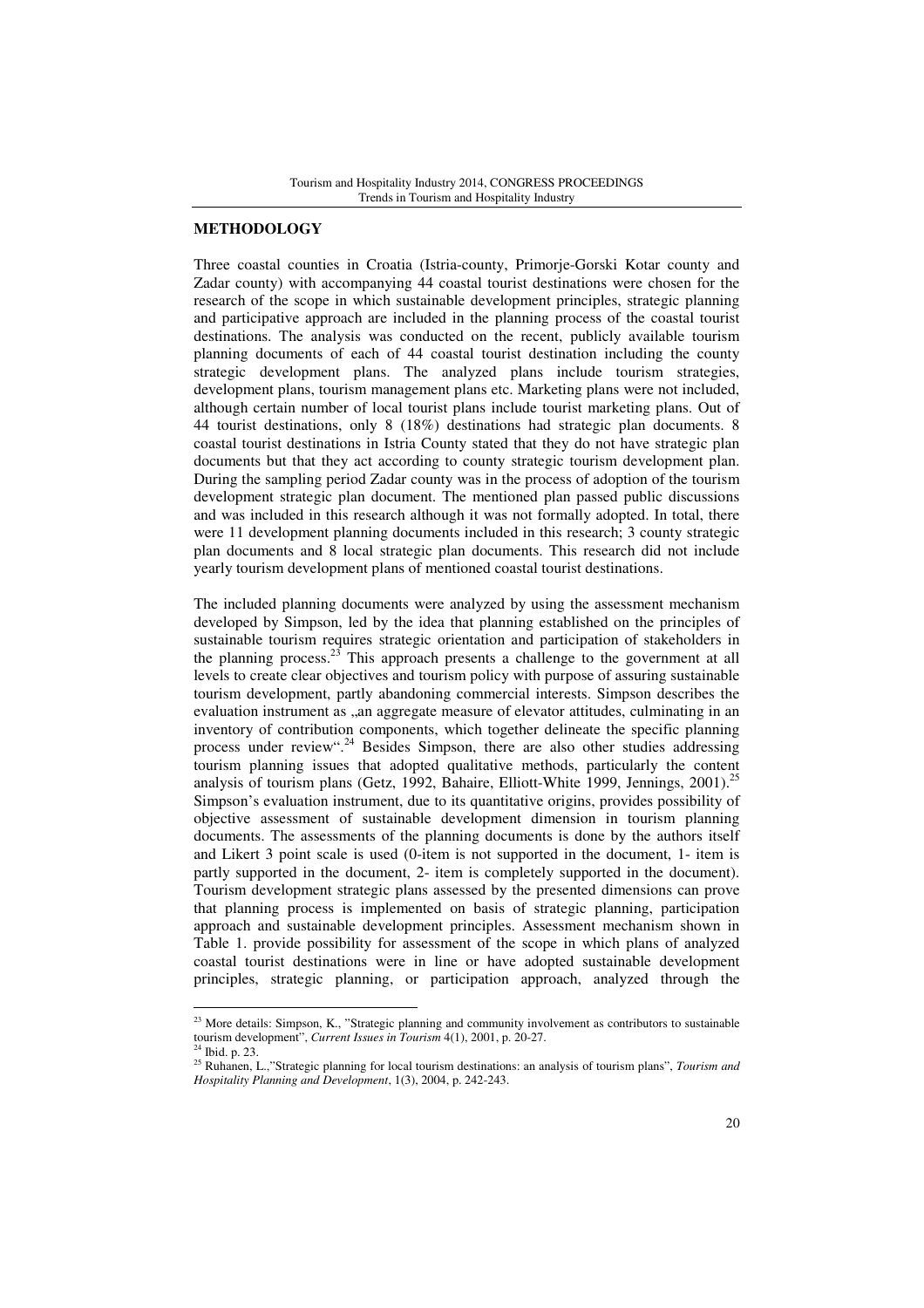following dimensions: Strategic indicators of planning documents - goals and objectives, Physical, ecological and economic situation analysis, Stakeholder participation, Vision and values, Implementation and review.

## Table 1: **Tourism planning process assessment instrument**

| Strategic indicators of planning documents - goals and<br>А.<br>objectives          | Score |
|-------------------------------------------------------------------------------------|-------|
| 1. The planning document includes broadly based goals related to the nature         |       |
| and scale of future tourism development                                             |       |
| 2. The planning document identifies includes broadly based goals related to the     |       |
| economic benefits of future tourism development                                     |       |
| 3. The planning document includes broadly based goals related to                    |       |
| environmental protection                                                            |       |
| 4. The planning document includes broadly based goals related to community          |       |
| values and lifestyle protection                                                     |       |
| 5. The planning document includes broadly based goals which emphasize the           |       |
| local benefits of tourism development                                               |       |
| 6. The planning document identifies a range of alternative strategies by which      |       |
| broadly based goals may be achieved                                                 |       |
| 7. The planning document evaluates each strategy option prior to determining a      |       |
| range of specific objectives                                                        |       |
| 8. Specific objectives support previously established broad goals                   |       |
| 9. Specific objectives selected are based on supply capability as opposed to        |       |
| market demand                                                                       |       |
| 10. Specific objectives target the equitable distribution of tourism economic       |       |
| benefits throughout the local area                                                  |       |
| 11. Specific objectives selected are realistically achievable in the context of the |       |
| current situation analysis                                                          |       |
| 12. Specific objectives for future tourism activity are quantified and readily      |       |
| measurable                                                                          |       |
| Physical, ecological and economic situation analysis<br>В.                          |       |
| 13. The planning document describes the area's principal geographic features        |       |
| 14. The planning document describes the main characteristics of the local           |       |
| climate                                                                             |       |
| 15. The planning document identifies flora and fauna which are unique to the        |       |
| area                                                                                |       |
| 16. The planning document assesses the resilience and /or fragility of the          |       |
| physical environment                                                                |       |
| 17. The planning document identifies current population levels and                  |       |
| demographics.                                                                       |       |
| 18. The planning document identifies current land use and ownership patterns        |       |
| in the area                                                                         |       |
| 19. The planning document identifies the major economic activities in the local     |       |
| area                                                                                |       |
| 20. The planning document establishes the relative importance of tourism,           |       |
| compared with other industries, to the economic development of the local area       |       |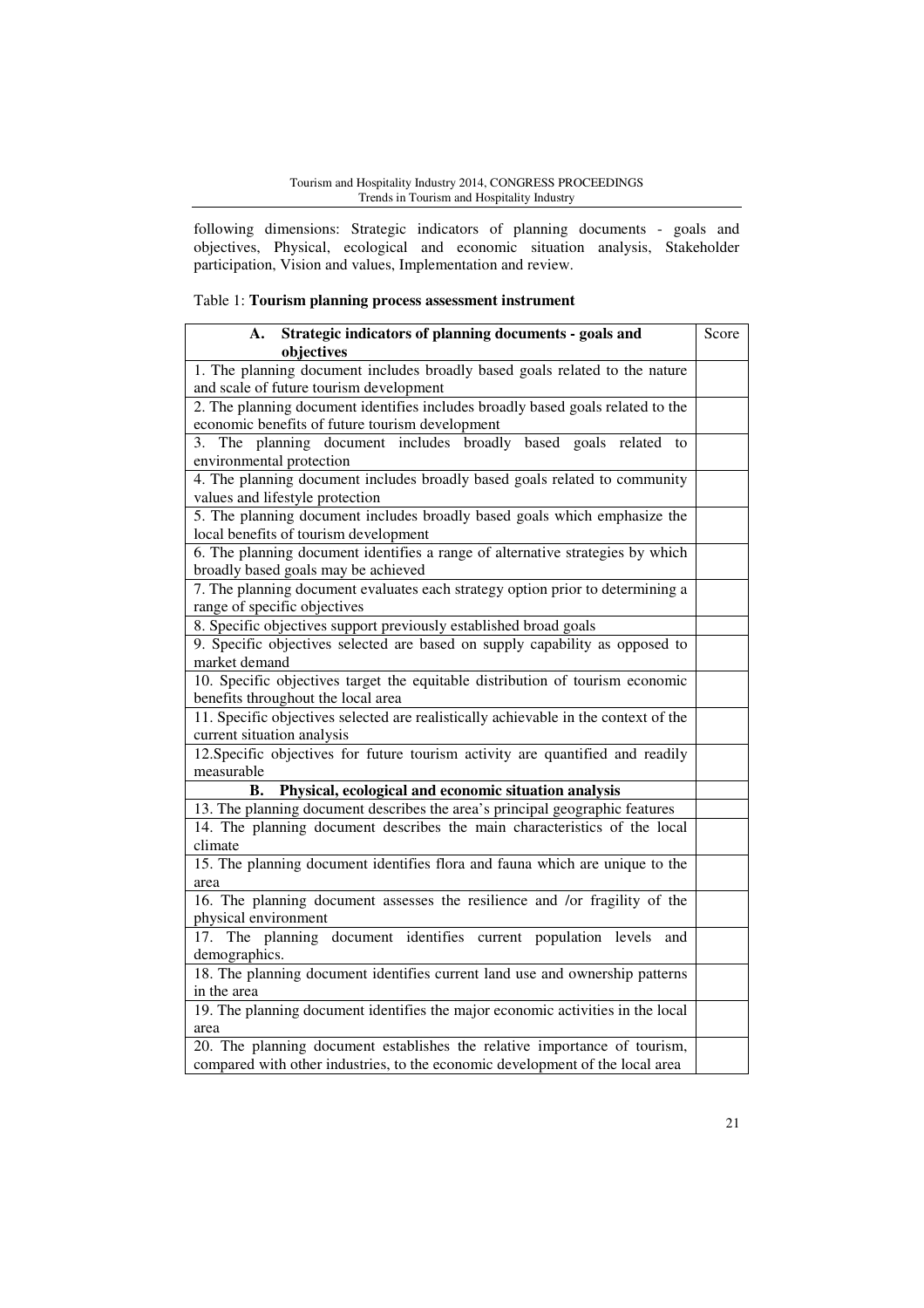| 21. The planning document quantifies the economic benefit of tourism to the      |  |
|----------------------------------------------------------------------------------|--|
| area                                                                             |  |
| 22. The planning document quantifies the employment creation ability of local    |  |
| tourism activity                                                                 |  |
| 23. The planning document describes the principal tourism sites in the area      |  |
| 24. The planning document evaluates the current capacity of tourism plant and    |  |
| infrastructure                                                                   |  |
| 25. The planning document evaluates the adequacy of business skills possessed    |  |
| by local tourism industry operators                                              |  |
| 26. The planning document includes quantitative analysis of current visitor      |  |
| numbers, length of stay and spending                                             |  |
| 27. The planning document acknowledges a need to integrate local tourism         |  |
| strategies with national policies for tourism development                        |  |
| <b>Stakeholder participation</b><br>C.                                           |  |
| 28. The time dimension of the planning process reflects a long - term            |  |
| orientation                                                                      |  |
| 29. The planning documents deals with the relationship with the key              |  |
| destination stakeholders                                                         |  |
| 30. Ministry of tourism and National tourist board took part in the planning     |  |
| process                                                                          |  |
| 31. The relevant regional and territorial organization(s) took part in the       |  |
| planning process                                                                 |  |
| 32. Governmental (national or regional or local) opinion influenced the final    |  |
| strategic direction selected                                                     |  |
| 33. The relevant regional tourism organization(s) took part in the planning      |  |
| process                                                                          |  |
| 34. The local tourism industry took part in the planning process                 |  |
| 35. Regional /district tourism organization or local tourism industry opinion    |  |
| influenced the final strategic direction selected                                |  |
| 36. Representatives of existing visitor groups took part in the planning process |  |
| 37. Existing visitor group opinion influenced the final strategic direction      |  |
| selected                                                                         |  |
| 38. Other local organizations (non-tourism)took part in the planning process     |  |
| 39. Ordinary local residents took part in the planning process                   |  |
| 40. Secondary stakeholder (other local organizations) opinion influenced the     |  |
| final strategic direction selected                                               |  |
| <b>Vision and values</b><br>D.                                                   |  |
| 41. The planning document identifies locally important community values          |  |
| 42. The planning documents identify locally important lifestyle features         |  |
| 43. The planning documents identify current issues which are critical to         |  |
| residents                                                                        |  |
| 44. The planning document assesses community attitudes to tourism                |  |
| 45. The planning document assesses the overall quality of life in the area       |  |
| 46. The planning document includes a vision for the future which aligns with     |  |
| local community values, attitudes and lifestyles                                 |  |
| <b>Implementation and review</b><br>E.                                           |  |
| 47. Specific objectives are prioritized in terms of implementation urgency       |  |
|                                                                                  |  |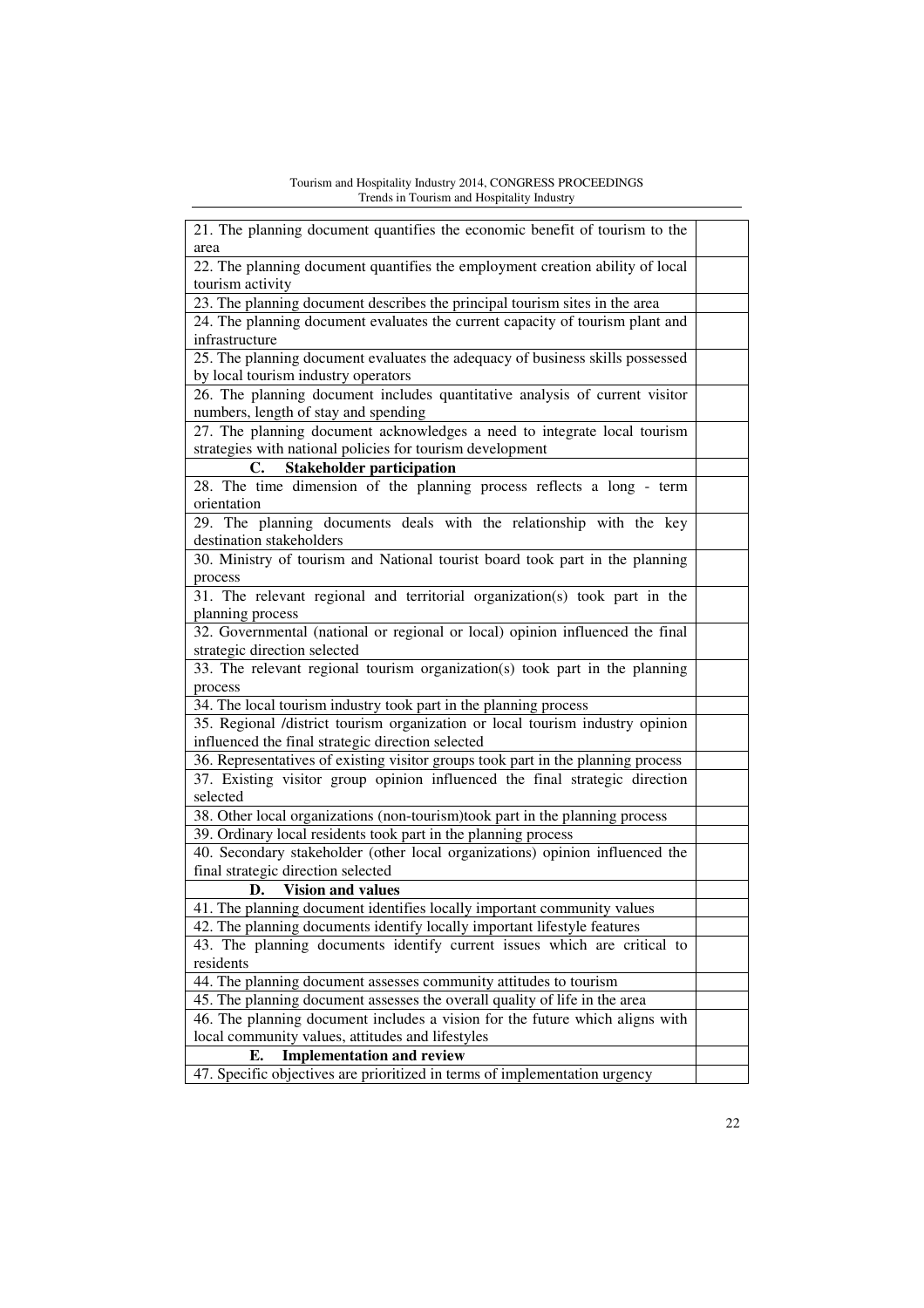| Tourism and Hospitality Industry 2014, CONGRESS PROCEEDINGS |
|-------------------------------------------------------------|
| Trends in Tourism and Hospitality Industry                  |

| 48. The planning document clearly assigns responsibility for key task          |  |
|--------------------------------------------------------------------------------|--|
| implementation                                                                 |  |
| 49. The planning document contains a clearly articulated review and evaluation |  |
| mechanism                                                                      |  |
| 50. The planning document estimates the resource cost of the recommended       |  |
| development strategy                                                           |  |
| 51. The planning document indicates specific methods by which the identified   |  |
| resource cost are to be allocated to development participant                   |  |
|                                                                                |  |

Source: Author's modification of Simpson (2001) assessment instrument

### **STUDY RESULTS**

There were 44 tourist destinations from 3 counties of Croatia (Istra county, Primorje-Gorski Kotar county and Zadar county) were included in this study. Only 8 tourist destinations had strategic planning documents that were assessed. Also there were 3 strategic planning documents on county level that were included in the study. In total there were 11 strategic planning documents that were assessed. Each of the planning documents was analyzed by the quantitative assessment instrument developed by Simpson (2001) where the selected strategic plans were evaluated by the following dimensions: Strategic indicators of planning documents - goals and objectives, Physical, ecological and economic situation analysis Stakeholder participation, Vision and values and Implementation and review. The Figure 1. shows the structure of the presence of the planning documents in the monitored tourist destinations.





Source: Author's interpretation

From the Picture 1. it is visible that out of 44 tourist destinations, 8 (18%) destinations have strategic tourist planning document, 8 (18%) destinations do not have strategic planning document but act under the county strategic tourism planning document and 28 tourist destinations (64%) do not have strategic tourism planning document at all.

The first dimension Strategic indicators of planning documents - goals and objectives includes 12 items that assess future development direction and creation of base for further development within the planned development. The Figure 2. shows the assessment of items within the Strategic indicators dimension that were assessed and scaled on the 3- point scale (evident, partly evident, non-evident).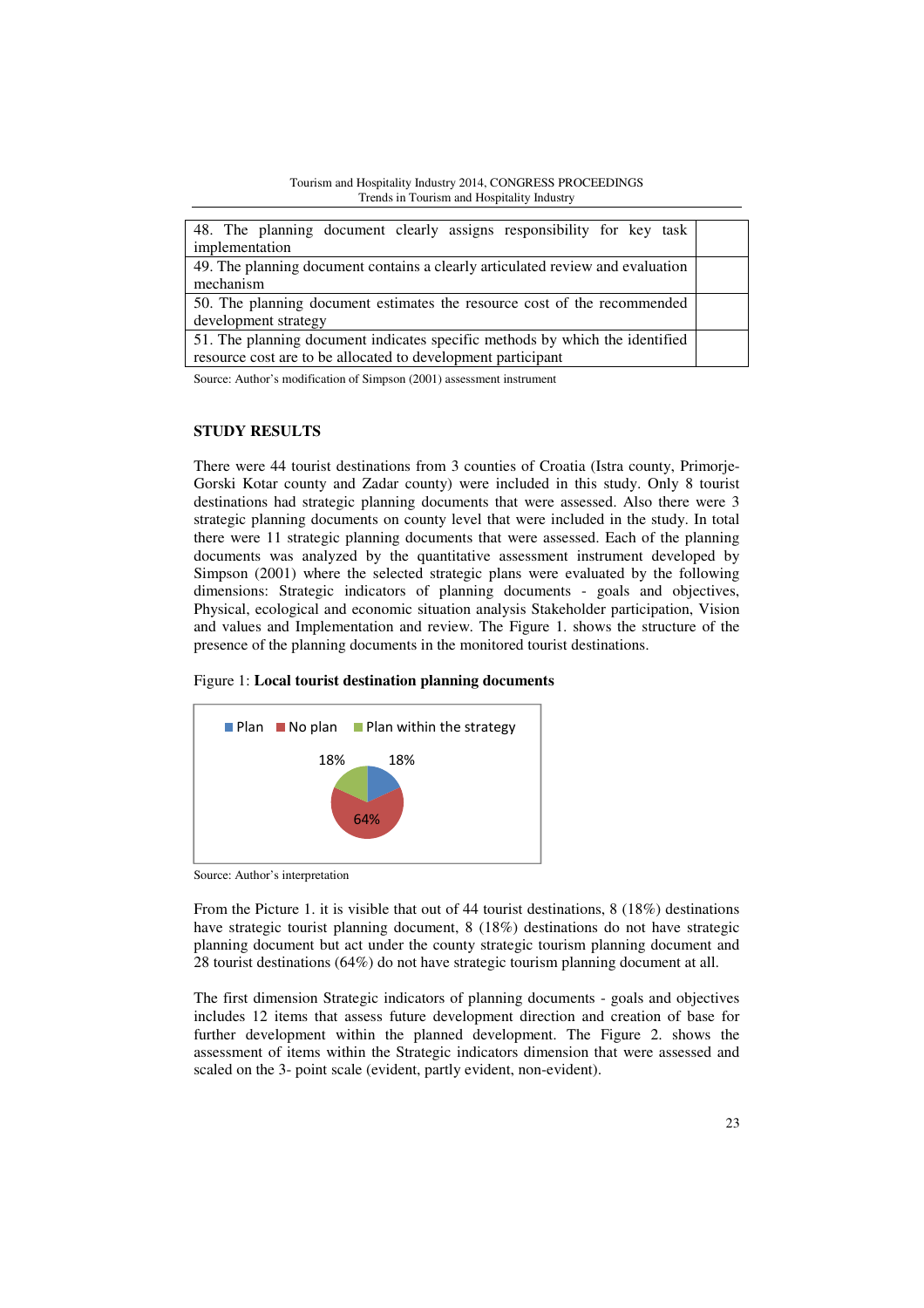





Source: Author's interpretation

As visible in the Figure 2 2., most of the assessed strategic plans possess the assessment items from the Strategic indicators dimension. Long term orientation (defined as at least 3 years) was present in all 11 assessed planning documents. Also all of the documents included future development and economic goals. Supply capability is supported in 10 planning documents while E Environmental goals were supported in 9 planning documents. The weakest item is proven to be Evaluation strategy options and Alternative strategies that were not evident in 9 planning documents. The second dimension concerns Physical, ecological and economic situation anal assessment of the evaluated planning documents is shown in Figure 3. possess the assessment<br>entation (defined as at<br>ments. Also all of the<br>.. Supply capability is<br>ls were supported in 9<br>on strategy options and<br>ocuments. The second<br>ituation analysis and

Figure 3: **Assessment of the Physical, ecological and economic situation analysis**



Source: Author's interpretation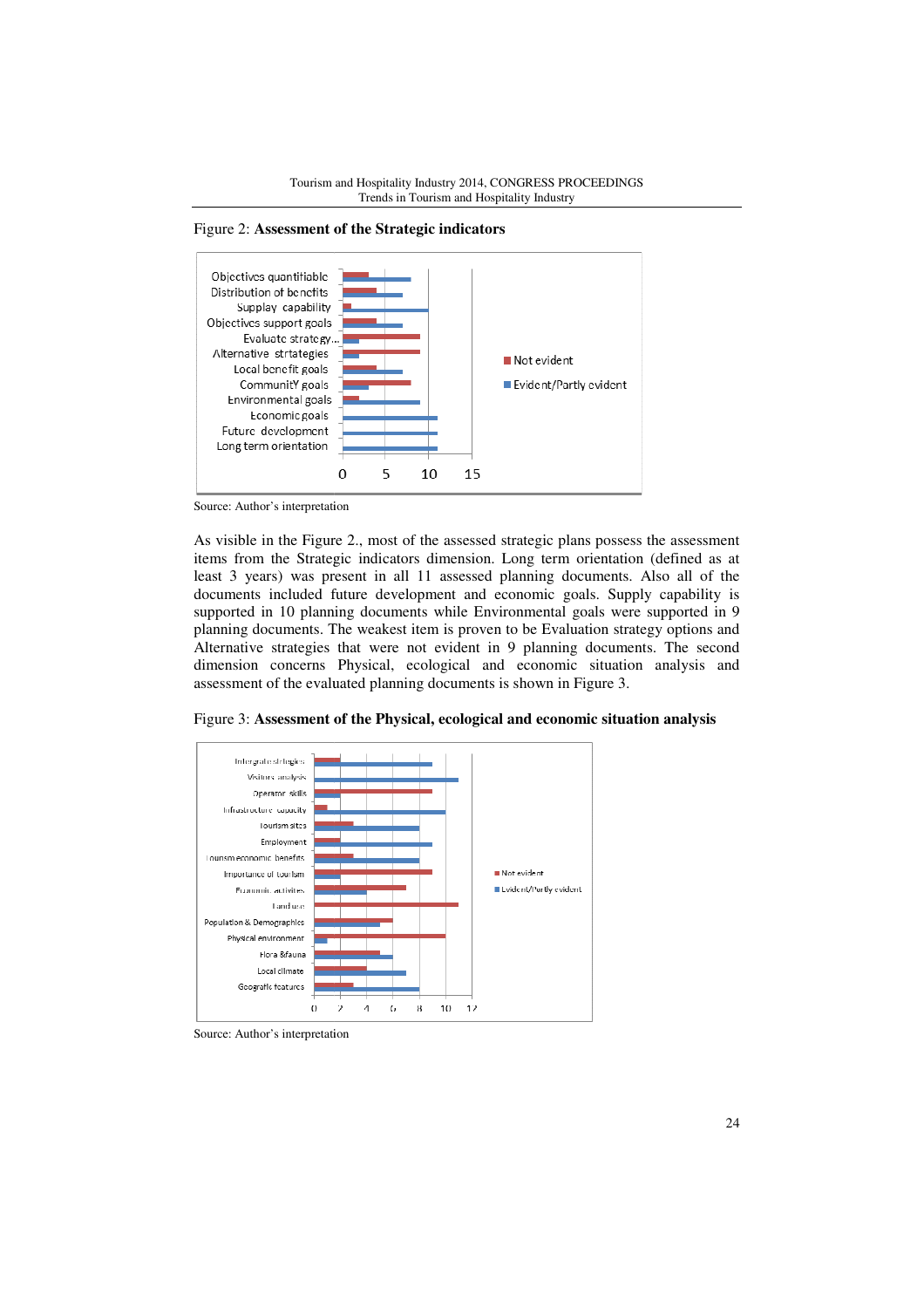Dimension Physical, ecological and economic situation analysis includes 15 items assessing the mentioned characteristics of the destination and considering the visitors' activities in the mentioned destination. The item Visitor Analysis is evident in all of the assessed planning documents. More than 50% the assessed documents included the items Integrate strategies, Infrastructure capacity, Tourism sites, Employment, and Tourism economic benefits. The item Land use is not evident in any of the assessed tourism planning documents, while only 1 planning document includes Physical environment item.

The third dimension is named Stakeholder participation and in includes 13 items. The Figure 4. shows assessment of the stakeholders' participation in the studies tourism planning documents.



Figure 4: Stakeholder participation in the planning process

Source: Author's interpretation

From the Figure 4. it is visible that more than half of the planning documents include stakeholder relationship. State government is not participating in none of the assessed planning documents, while all of the observed documents include participation of Tourism industry, local and regional tourism organizations in t the Strategic Planning process. Participation of Local residents is included in 6 Strategic tourism planning documents as certainly p presents the item that the destinations will have to increase. Local government is participating in 10 observed strategic planning process which is expected according to the role and responsibility that local government have in the tourism development. Iogical and economic situation analysis includes 15 items<br>
tharacteristics of the destination and considering the visitors'<br>
destination. The item Visitor Analysis is evident in all of the<br>
ents. More than 50% the assessed

The dimension Vision and value measures the level in which the planning process demonstrate the importance of the dominant values of the local community and the scope of which the values are included in establishing of a vision and value in a particular tourist destination. This dimension is formed to measure the scope in which the most important values are extracted from the local community and the scope in which the values are integrated in the vision created by the strategic tourism planning document. Figure 5. s hows tourist destinations strategic planning documents. st destination. This dimension is formed to measure the scope in which rtant values are extracted from the local community and the scope in es are integrated in the vision created by the strategic tourism planning ure 5. s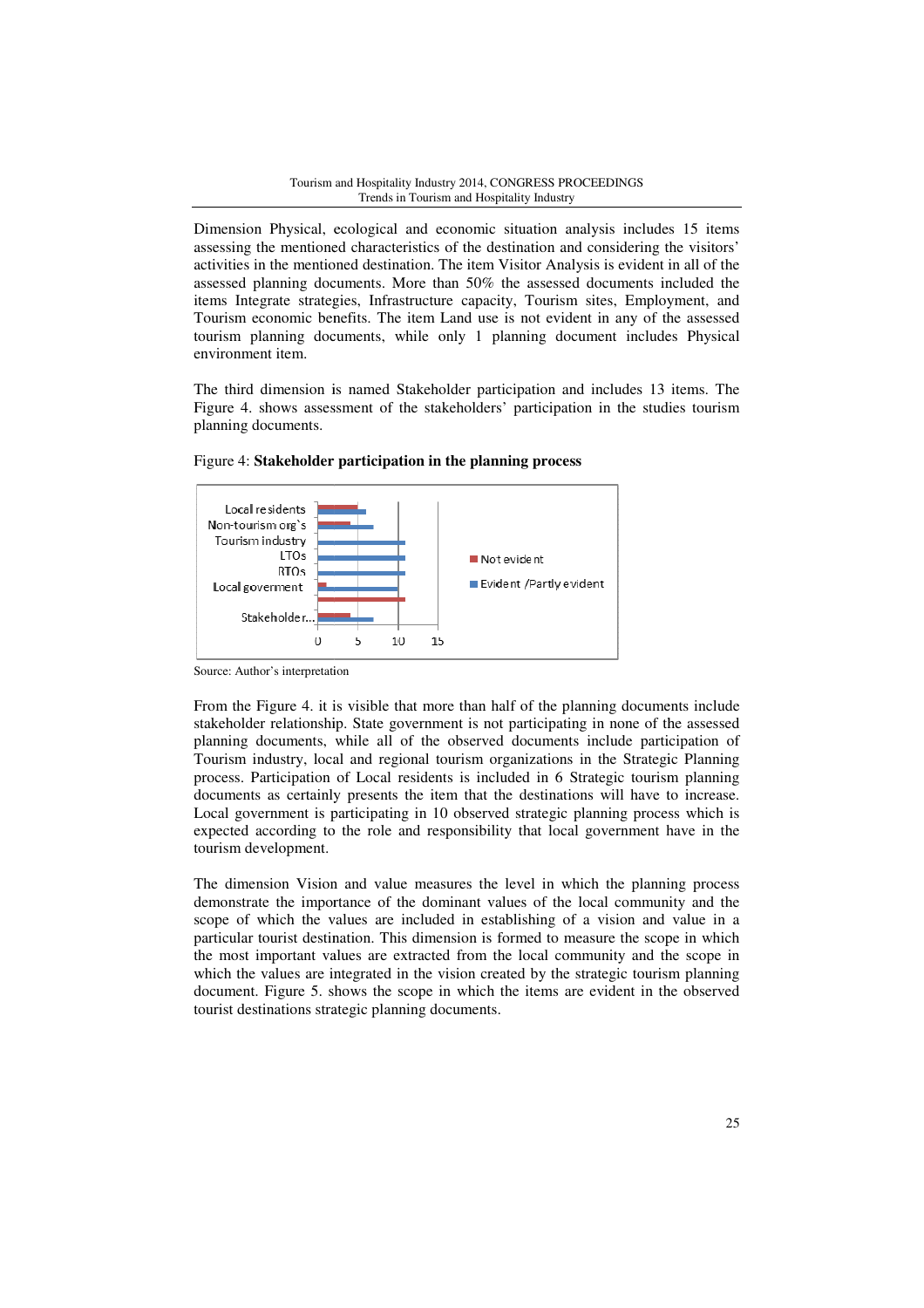Figure 5: **Destination community vision and values** 



Source: Author's interpretation

From the Figure 5. it is visible that all of the observed planning documents includes community values item. 7 planning documents included items of vision, quality of life, community attitudes, resident issues and lifestyle features.

The final phase of the Planning process concerns implementation and monitoring of the implementation. The last dimension Implementation and review is established with aim of assessing the scope of responsibility of the stakeholders in the development process. The Figure 6. shows the level of which the items within the Implementation and review dimension are included in the observed planning documents.





Source: Author's interpretation

As visible from the Figure 6., the Implementation and review dimension is the weakest dimension in the assessed strategic tourism planning documents. In none of the dimension in the assessed strategic tourism planning documents. In none of the observed planning documents there were no items Methods for allocated resources costs to participation and Evaluation mechanism items evident. In this part it is proven to be true that the "Implementation and review part is the most fragile part of the tourism strategic planning process ".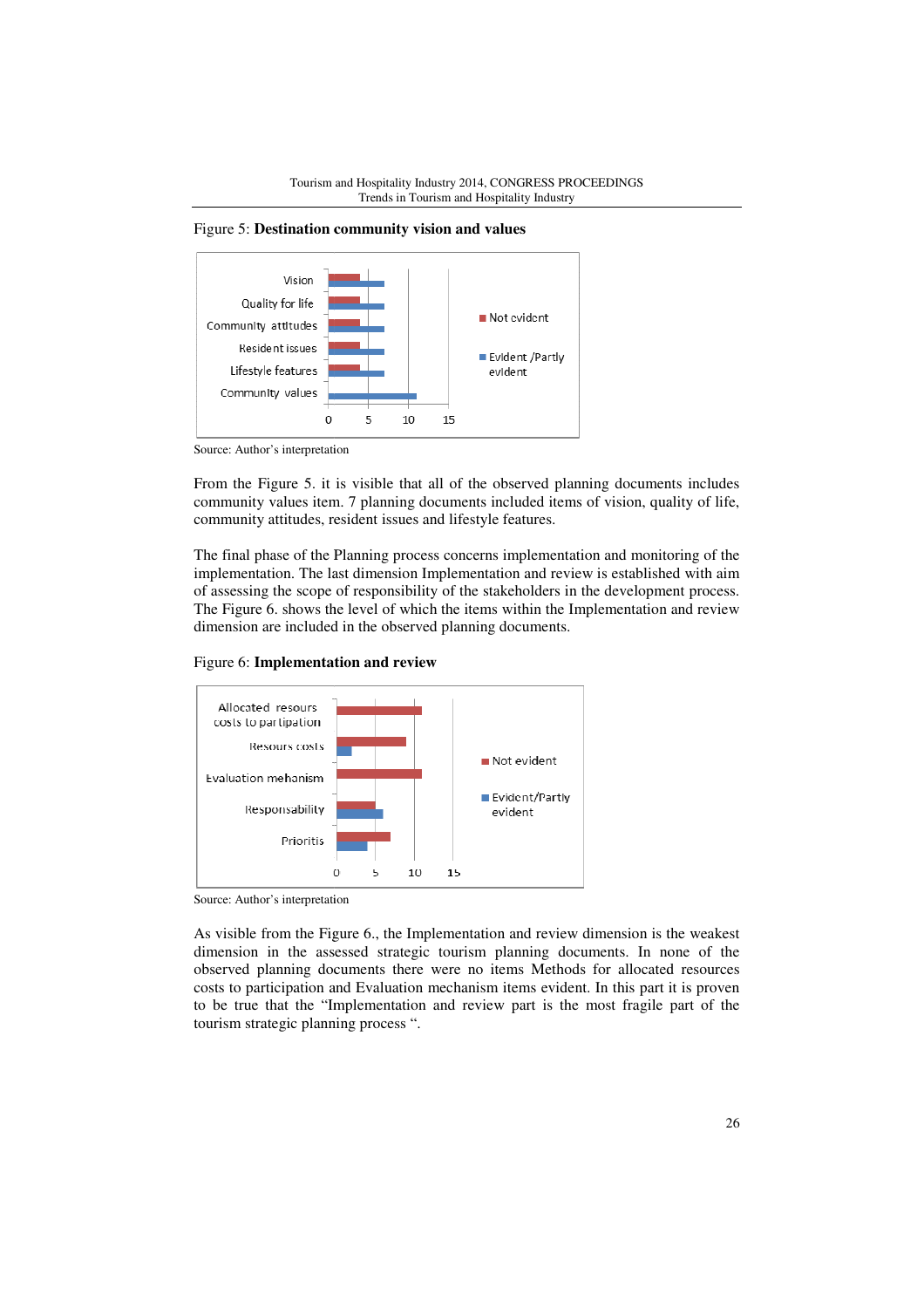In order to enable objective assessment of the scope in which tourist plans are aligned with the assessment criteria, there was the evaluation system established. The evaluation is conducted in the way that every evident item receives 2 points, partly evident 1 point and none evident 0 points. In the dimension Strategic indicators, there were 12 items so that the maximum sum of the points is 24 (if all of the items are evident in the observed strategic planning document). Dimension Situation analysis could reach maximum of 30 points (if all of the 15 items are evident in the observed strategic planning documents), Stakeholder Participation dimension could reach maximum of 24 points, vision and Values maximum 12 points and Implementation and review maximum of 10 points. Therefore the strategic planning document that have all of the items evident can achieve maximum of 130 points. Table 2. Shows points achieved for the observed Strategic planning documents.

|                    | Strategic<br>Indicators<br>(Max)<br>score 24 |      | Situation<br>analysis<br>(Max)<br>score30 |      | Stakeholder<br>Participation<br>(Max<br>score24) |      | vision<br>12)  | Destination<br>(Max score) |                | Implement<br>and review<br>(Max score)<br>10 |       | score $130$                 |
|--------------------|----------------------------------------------|------|-------------------------------------------|------|--------------------------------------------------|------|----------------|----------------------------|----------------|----------------------------------------------|-------|-----------------------------|
|                    | score                                        | $\%$ | score                                     | $\%$ | score                                            | $\%$ | score          | $\%$                       | score          | $\%$                                         | score | $\mathcal{O}_{\mathcal{O}}$ |
| Plan 1             | 15                                           | 63   | 14                                        | 47   | 19                                               | 79   | 12             | 100                        | 3              | 30                                           | 63    | 48                          |
| Plan 2             | 19                                           | 79   | 8                                         | 27   | 14                                               | 58   | $\overline{4}$ | 33                         | $\overline{c}$ | 20                                           | 47    | 36                          |
| Plan <sub>3</sub>  | 13                                           | 54   | 15                                        | 50   | 17                                               | 71   | 9              | 75                         | 2              | 20                                           | 56    | 43                          |
| Plan4              | 20                                           | 83   | 20                                        | 67   | 20                                               | 83   | 10             | 42                         | $\overline{c}$ | 20                                           | 72    | 55                          |
| Plan <sub>5</sub>  | 13                                           | 54   | 16                                        | 53   | 15                                               | 63   | 9              | 75                         | 3              | 30                                           | 56    | 43                          |
| Plan6              | 15                                           | 63   | 14                                        | 47   | 16                                               | 67   | 6              | 50                         | 3              | 30                                           | 54    | 42                          |
| Plan7              | 15                                           | 63   | 13                                        | 43   | 18                                               | 75   | 10             | 83                         | $\overline{c}$ | 20                                           | 58    | 47                          |
| Plan <sub>8</sub>  | 15                                           | 63   | 14                                        | 47   | 19                                               | 79   | 12             | 100                        | 3              | 30                                           | 62    | 48                          |
| Plan9              | 17                                           | 71   | 16                                        | 53   | 15                                               | 63   | 7              | 58                         | $\overline{4}$ | 40                                           | 59    | 45                          |
| Plan <sub>10</sub> | 23                                           | 96   | 11                                        | 36   | 14                                               | 58   | 12             | 100                        | 6              | 60                                           | 66    | 51                          |
| Plan11             | 17                                           | 71   | 23                                        | 77   | 20                                               | 83   | 12             | 100                        | 4              | 40                                           | 76    | 58                          |

Table 2: **Tourism plans and compliance with assessment criteria** 

Source: Author's interpretation

By assessing the planning documents by their alignment with assessment criteria we could calculate the total assessment values for every plan as showed in the Table 2. Graphic interpretation of the total score is shown in the Figure 8. Where plans are grouped in 25% quartiles.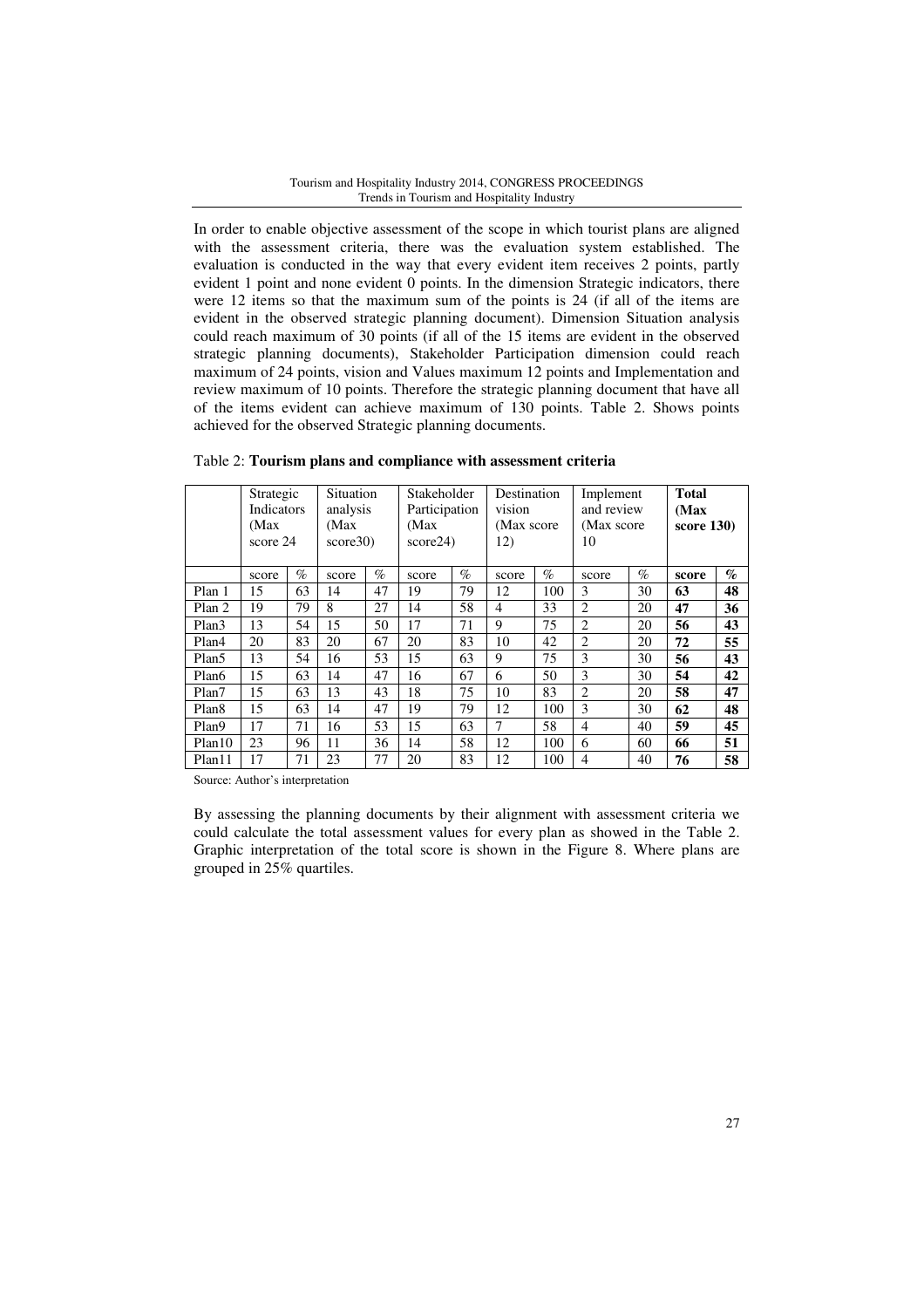



Figure 7: Ranking of the tourism strategic plans-total assessment score

From the Figure 7. it is visible that none of the assessed strategic planning documents fulfilled all or the most of the criteria. 8 plans had 26-50% alignment to the criteria, while 3 plans are aligned with more than the half of the assessment criteria and are ranked within 51-75% 75% of fulfilled criteria The highest ranked plan achieved 76 of 130 points or 58% of assessment criteria. All 3 plans are regional plans and presents strategic planning documents at the regional level. In some future researches it should be researched why regional planning documents are ranked higher than local strategic planning documents. s visible that none of the assessed strategic planning documents<br>st of the criteria. 8 plans had 26-50% alignment to the criteria,<br>ned with more than the half of the assessment criteria and are<br>of fulfilled criteria. The h

The research through in depth semi-structured interviews with local dest managers proved that the adopted strategic planning documents are insufficiently implemented in the management of the tourist destination. The research showed that local destination managers have high level of cooperation with local and regional tourist organizations, but very low level of cooperation with state bodies and institutions. The local tourist destination managers share opinion that local government can significantly influence on the decreasing of the negative effects of tourism on the destinations. Also the respondents state that they are aware of the positive and negative effects of tourism on the local community and that sustainable tourism should create the conditions in order to lower the negative heritage from the past, non-planed building and building on the resources. Furthermore, results of semi semi-structured interview show that the quality of communication between tourist stakeholders that participate in tourism development processes is at rather low level and is explained by the lack of coordinator of the planned activities of the implementation of the sustainable development principles. The respondents confirmed that local government should have defined role in harmonizing of the development directions and supporting of forming sustainable tourist objectives in the destinations which is not the case now. The respondents stated that there is low level of support from the local population which indicates the need of education of local population through workshops and public discussions about the role and importance of the promotion of the sustainable development principles at the lo local community and in the interest of the local community. Based on the research results achieved, it is concluded that hypothesis of the paper The local government insufficiently uses strong mechanisms of influence in creation and implementation of sustainable development concept in the coastal destinations is supported. mented in the management of the tourist destination. The research show<br>destination managers have high level of cooperation with local and r<br>t organizations, but very low level of cooperation with state bodi<br>utions. The loc uality of communication between tourist<br>lopment processes is at rather low level an<br>of the planned activities of the impler<br>rinciples. The respondents confirmed that<br>n harmonizing of the development direction<br>rist objectiv

Source: Author's interpretation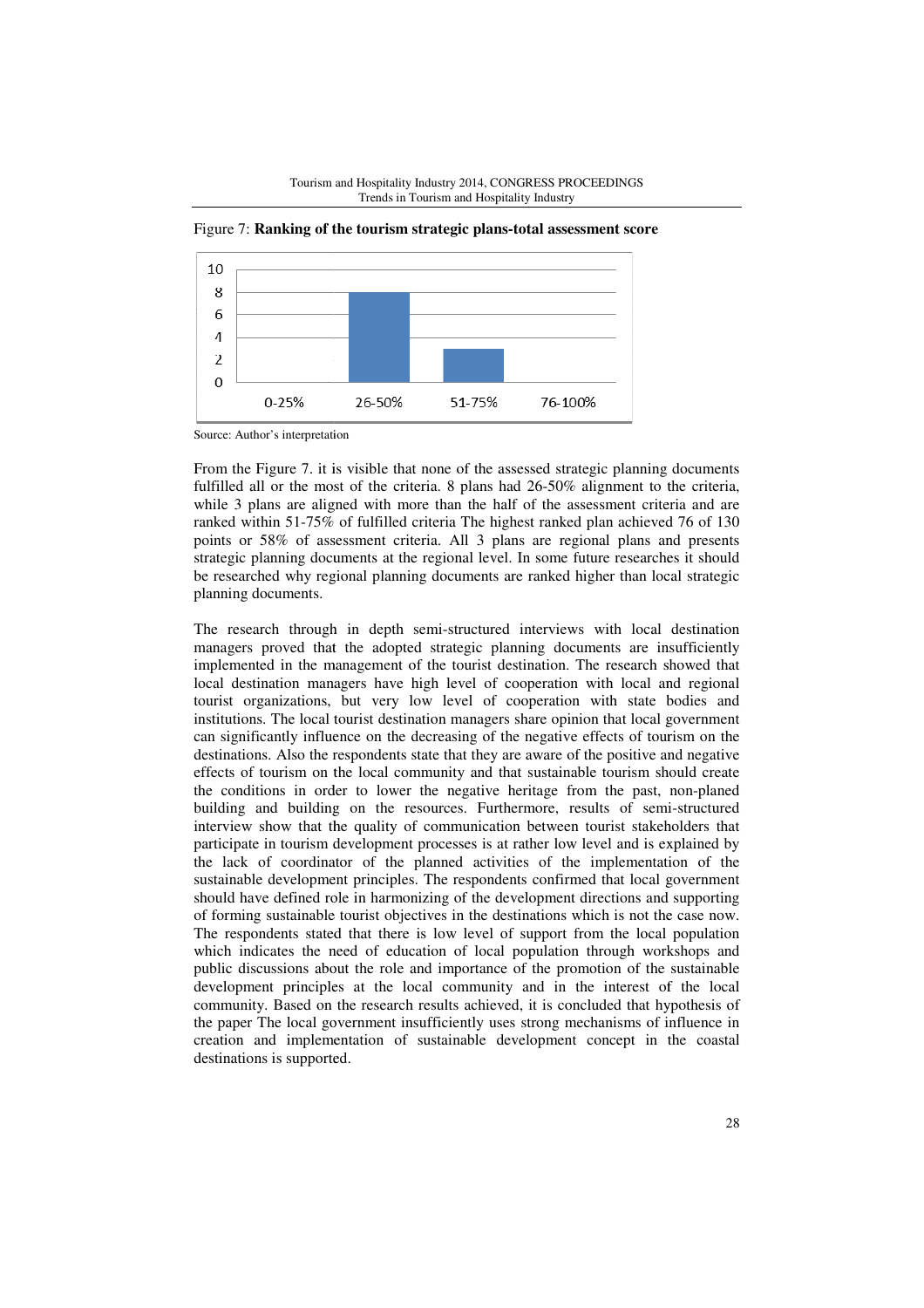### **CONCLUSION**

The purpose of this paper was to research the scope in which the principles of sustainable development are supported in strategic planning documents of tourism development of the coastal tourist destinations in 3 counties in Croatia. Despite of the fact that more and more destinations adopt strategic perspectives of sustainable development, this research proved that this was not the case in the 44 coastal tourist destinations included in this research. Out of 44 monitored coastal destinations, only 8 destinations had adopted tourism developments strategic plans. Based on the qualitative analysis of 8 local tourist planning documents and 3 regional planning documents and by using the assessment instrument, it is concluded that they are not in line with sustainable planning criteria. Based on the results from this study, it is proved that tourist destinations did not actively nor appropriately include sustainable development principles in planning and management of tourist development observed by the constructs of strategic orientation, situation analysis, participative approach, local community vision and values and implementation and monitoring of the target objectives. These elements are insufficiently integrated in planning practice of local tourist destinations. This study confirmed the irreplaceable role and responsibility of the local government in implementation of the sustainable development principles in the planning process of the tourist destinations and on the other hand it is proven that local government lacks knowledge and insufficiently implement concept of sustainability. This conclusion is supported by the results of the study where only 3 monitored planning documents fulfill the assessment criteria over 50% and the highest ranked document scored 76 (58%) of 130 points. Item current land use and ownership patterns in the construct Situation analysis is not included in any of the assessed strategic planning documents supporting the conclusion that tourism development in Croatian coastal tourist destinations is unplanned and fulfilling only formal criteria and supporting the short term economic benefits, prejudicing the quality criteria and devastating the coastal destinations. The construct Implementation and review scored the least number of points in all of the assessed planning documents, therefore it is concluded that implementation is the weakest point of the strategic planning process bringing into question the complete process of tourism development strategic planning based on sustainable development principles. The results of this research show that local tourist destinations planners do not implement sustainable development principles which is quite significant as at the local level there is the largest possibility of minoring the negative effects of tourism, the reason for that can be that local has insufficient knowledge and experience in tourism planning based on the sustainable development principles.

The key challenge recognized through the assessment of the tourism development strategic planning documents and semi structured interview is the lack of understanding of sustainable concept of the local governments. This means that even well-structured ideas and objectives in the tourism development strategic planning documents are neglected because of the short term economic benefits. The limitations of this research is the rather small sample of only 8 tourism development strategic planning documents assessed. Through this research, some questions appeared that will be subject of the future researches. First of all is to assess the broader scope of the implementation of the sustainable development principles, from local destinations to regional and national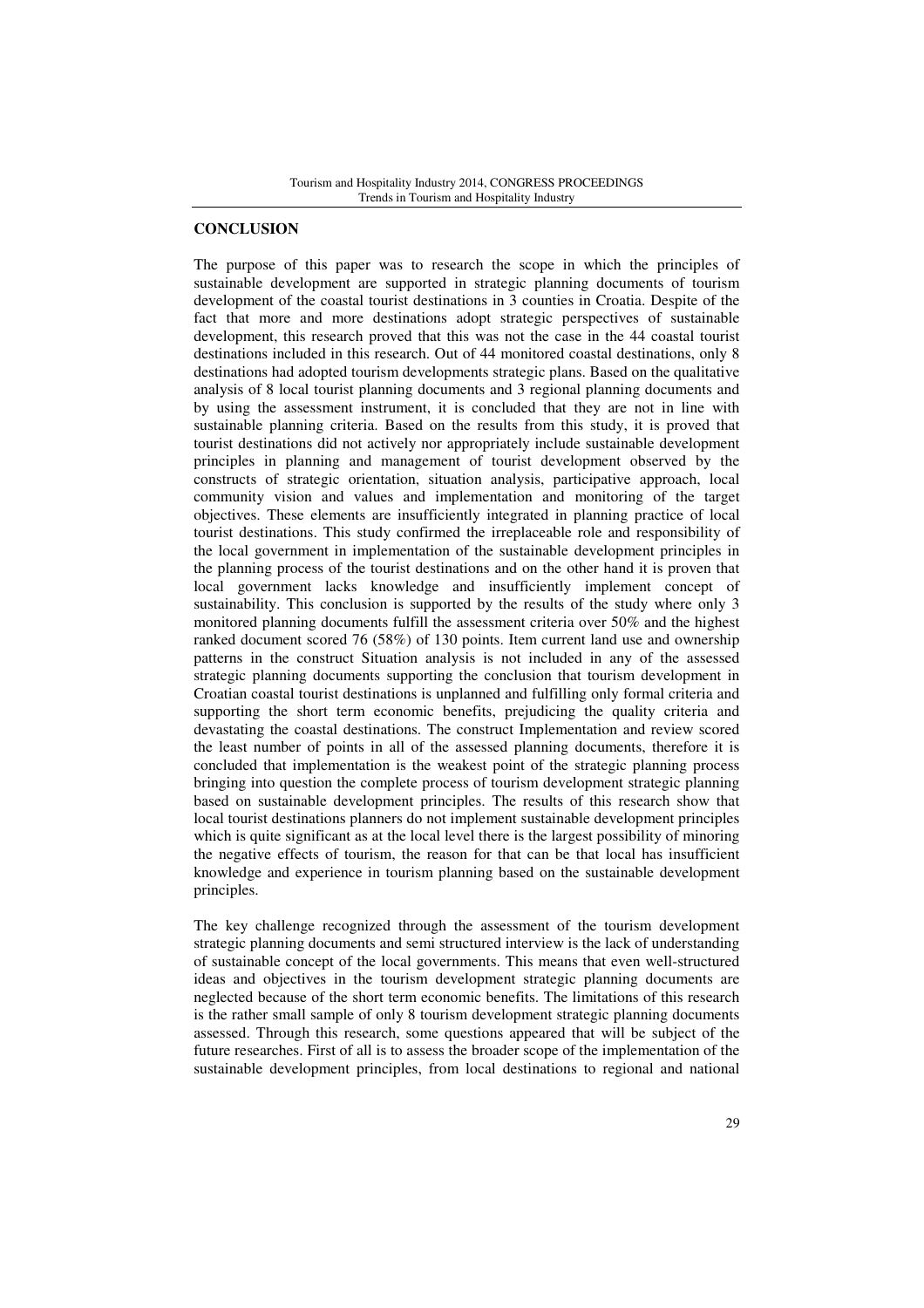level. Also some case studies of best practices should be analyzed in order to disseminate the knowledge to the destinations that do not implement sustainable development principles now.

#### **REFERENCES**

*Book:* 

- Beanlands, G., *Scoping methods and basseliner studies in EIA* .in P. Wethern (ed.) Environmental Impact Assessment: Theory and Practice .London: Routledge, 1988.
- Blank, U., *The Comunity Tourism Industry Imperativ: The Necessity, The Opportunities, Its Potential* (State College, PA: Venture Publishing), 1989.
- Bramwell, B., *The policy context for tourism and sustainability in Southern Europe's coastal regions.* In Bramwell, B. (Ed.) *Coastal mass tourism .Diversification and sustainable development in Southern Europe* (pp.32-47). Clevendon: Channel view Publications, 2004.
- Butler, R.W., *Pre- and post impact assessment of tourism development*. In D.G. Pearce and R.W. Butler Tourism Research: *Critiques and Chalenges*. London: Routledge, 1993.
- Coccossis, H., *Tourism and sustainability: perspectives and implications*, in G.K. Priestly, J. Arwel Edwards and Coccossis, H., (Eds.) Sustainable Tourism? European Experience, 1-21 (Oxford: CAB International), 1996.
- Crain, M., *Contested territorie :The politics of touristic development at the shrine of El Rocio in Southern Andalusia.* In J. Boissevain (ed.) Coping weith Tourist: European Reactions to Mass Tourism. Providence, RI: Berghan Books, 1996.
- Črnjar, M., Črnjar, K., *Menadžment održivog razvoja*, Fakultet za menadžment u turizmu i ugostiteljstvu u Opatiji, Rijeka, 2009.
- Godfrey, K.B. *Towards sustainability? Tourism in the Republic of Ciprus*. In L.C. Harrison and W. Husbands Practicing Responsible Tourism: International Case Studies in Tourism Planning, Policy and Development. New York: John Wiley and Son, 1996.
- Gunn, C.A., *Tourism Planning* (3rd edn) New York: Taylor and Francise, 1994.
- Hall, C.M., McArthur, S., *Heritage Management in Australia and New Zeland The Human Dimension*  Melbourne: Oxford University Press, 1996.
- Hall, C.M., *Tourism Development, Dimensions and Issues* (3rd Ed) South Melbourne: Addison Wesley Longman, 1998.
- Hall, C.M., *Tourism Planning: Policies, Processes and Relationships* , Harlow: Pearson Education, 2000.
- Inskeep, E., *Tourism Planning: An integrated and sustainable development approach* New York: John Wiley and Sons, 1991.
- Jennings, G., *Tourism research*. Milton, Australia: John Wiley & Sons, 2001.
- Kearsley, G., *Tourism planning and policy in New Zeland*. In C.M Hall, Jenkins G. and Kearsley (eds) *Tourism Planning and Policy in Australia and New Zealand*: Cases, Issues and Practice. Roseville: McGraw-Hill, 1997.
- Middelton, V.T.C., Hawkins, R., *Sustainable Tourism: A Marketing Perspective*. Oxford: Butterworth-Henemann, 1998.

Murphy, P.E., *Tourism : A Community Approach* (London: Routledge), 1985.

- Pforr, C., *Policy-making for sustainable tourism*. In F.D. Pineda, C.A. Brebbia, M. Mugica, 2004.
- Pigram J.J., *Tourism Development and Growth –The Challenge of Sustainability*. London: Routledge, 1997.
- Pigram, J.J., Cooper, M.J., *Economic impact analaysis in tourism planning and development*. In D. Pearce (ed.) Tourism in the South Pacific. Christchurch: University of Canterbury, 1980.
- Vukonić, B., Keča, K., *Turizam i razvoj*, Mikrorad, Zagreb, 2001.

#### *Journal article:*

- Bahaire, T., Elliott-White, M., "Community participation in tourism planning and development in the historic city of York, England", *Current Issues in Tourism, 2*(2&3), 1999, 243–276.
- Baud-Bovy, M., "New concepts in planning for tourism and recreation", *Tourism management*, 3(4), 1982, 308-313.
- Bramwell, B., "Governance, the state and sustainable tourism: a political economy approach", *Journal of Sustainable Tourism*, 19, 4-5, 2011, 459-477.
- Bramwell, B., "Participative planning and governance for sustainable tourism", *Tourism Recreation Research* 35(3), 2010, 239-249.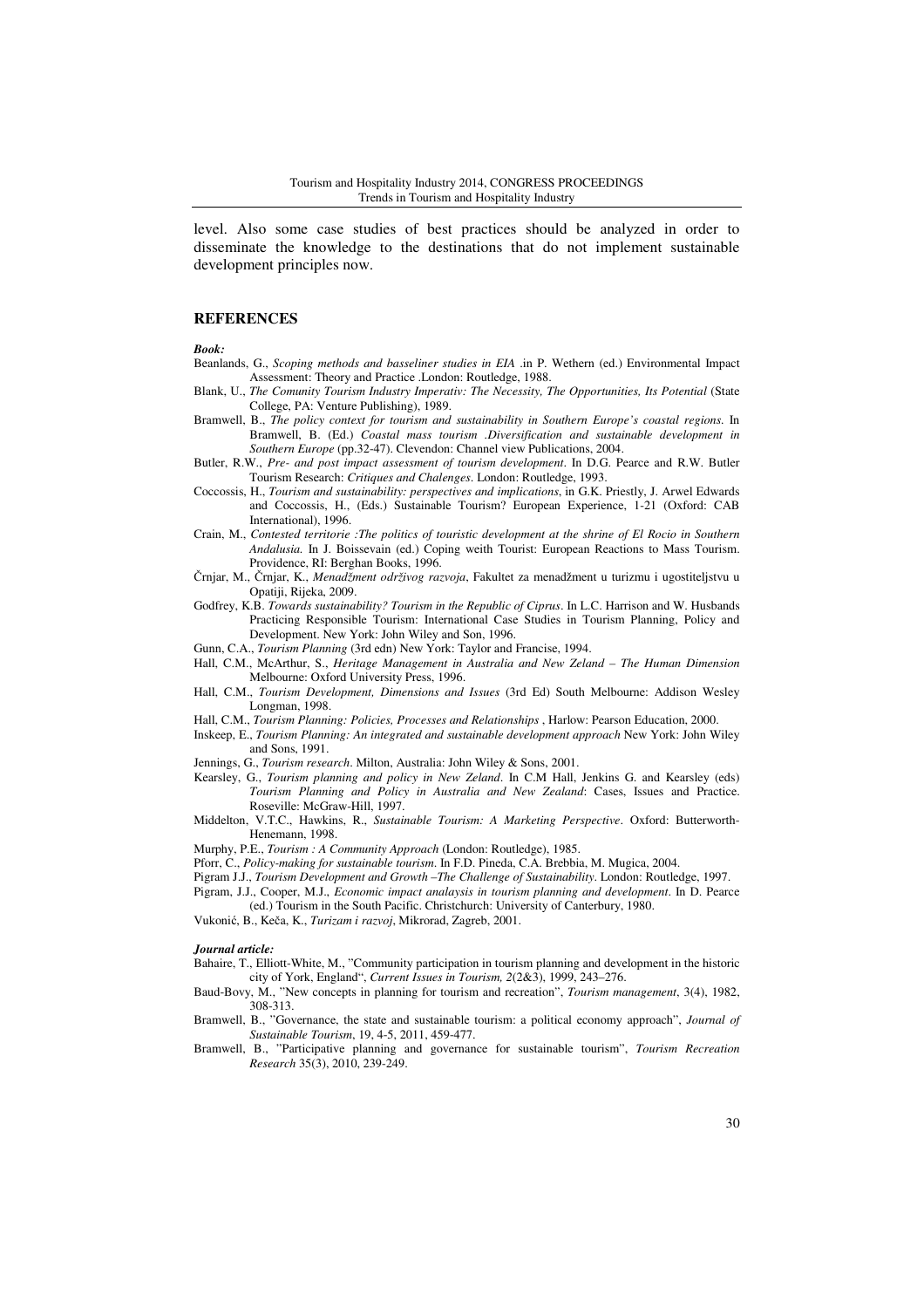- Britton, R.A., "Making tourism more supportive of small state development: The case of St Vincent", *Annals of Tourism Research,* 4(5), 1977, 262-78.
- Dowling, R.K., "An environmentally based planning model for regional tourism development" *Journal of Sustainable Tourism* 1(1), 1993, 17-37.
- Dwyer, L., Edwards, D., Mistilis, N., Roman ,C., Scott, N., "Destination and enterprise management for a tourism future", *Tourism management*, 30,2009,63-74.
- Dymond, S.J., "Indicators of sustainable tourism in New Zealand: A local government perspective", *Journal of Sustainable Tourism*, 5(4), 1997, 279-293.
- Getz, D., "Models in tourism planning: Towards integration of theory and practice", *Tourism management*, 7(1), 1986, 21-32.
- Getz, D., "Models in tourism planning :Towards integration of theory and practice", *Tourism management*, 7(1), 1986, 21-32.
- Getz, D., "Tourism planning and destination life cycle", *Annals of Tourism Research*,19,1992,752-70.
- Godfrey, K.B., "Attitudes towards "sustainable tourism,, in the UK: A view from local government" *Tourism Management*, 19(3), 1998, 213-224
- Kripendorf, J., "Towards new tourism policies: the importance of environmental and social factors", *Tourism Management*, 3(3), 1982, 135-148.
- McKercher, B., "Some fundamental truths about tourism: Understanding tourism' social and environmental impacts", *Journal of Sustainable Tourism, 1*(1), 1993, 6-16.
- Murphy, P.E., "Community driven tourism planning", *Tourism Management*, 9(2), 1988, 96-104.
- Pechlaner, H. Volgger, M. and Hernetrei, M., "Destination management organizations as interface between destination governance and corporate governance .Anatolia": *An International Journal of Tourism and Hospitality Research* , 2012, doi: 10.1080/13032917.2011.652137.
- Pigram, J.J., Sustainable tourism policy consideration. Journal of Tourism Studies 1(2), 1990, 3-9.
- Ritchie, J.R.B. and Crouch, G.I., "The Competitive destination: A sustainability perspective", *Tourism management,* 21(1), 2000, 1-7.
- Ruhanen, L., "Local government: facilitator or inhibitor of sustainable tourism development?", *Journal of Sustainable Tourism*, 21, 1, 2013, 80-98.
- Ruhanen, L.," Strategic planning for local tourism destination: an analysis of tourism plans", *Tourism and Hospitality Planning and Development*, 1 (3), 2004, 239-253.
- Simpson, K., "Strategic planning and community involvement as contributors to sustainable tourism development", *Current Issues in Tourism*, 4(1), 2001, 3-41.
- Tosun, C., Jenkins, C.L., "The evolution of tourism planning in the third world countries –a critique", *Progress in Tourism and Hospitality Research*, 4, 1998, 101-14.
- Weaver, D.B., "A broad context model of destination development scenarios", *Tourism Management,* 21, 2000, 217-224.
- Weaver, D.B., "Organic, incremental and induced paths to sustainable mass tourism convergence" , *Tourism Management* 33, (5), 2012, 1030-1037.
- Wesley, A., Pforr, C., "The governance of coastal tourism: Unravelling the layers of complexity at Smiths Beach, Western Australia", *Journal of Sustainable Tourism, 18*(6), 2010, 773–792.

### **Draženka Birki**ć, Lecturor

Karlovac University of Applied Sciences Trg J.J. Strossmayera 9, 47 000 Karlovac, Croatia Tel.: +385 99 6754 120 E-mail: birkicd07@gmail.com

**Ida** Č**ubeli**ć **Pilija**, Doctoral candidate Institute of social sciences Ivo Pilar Marulićev trg 19/I, 10000 Zagreb, Croatia Tel.: +385 91 5694 298 E-mail: Ida.Cubelic-Pilija@pilar.hr